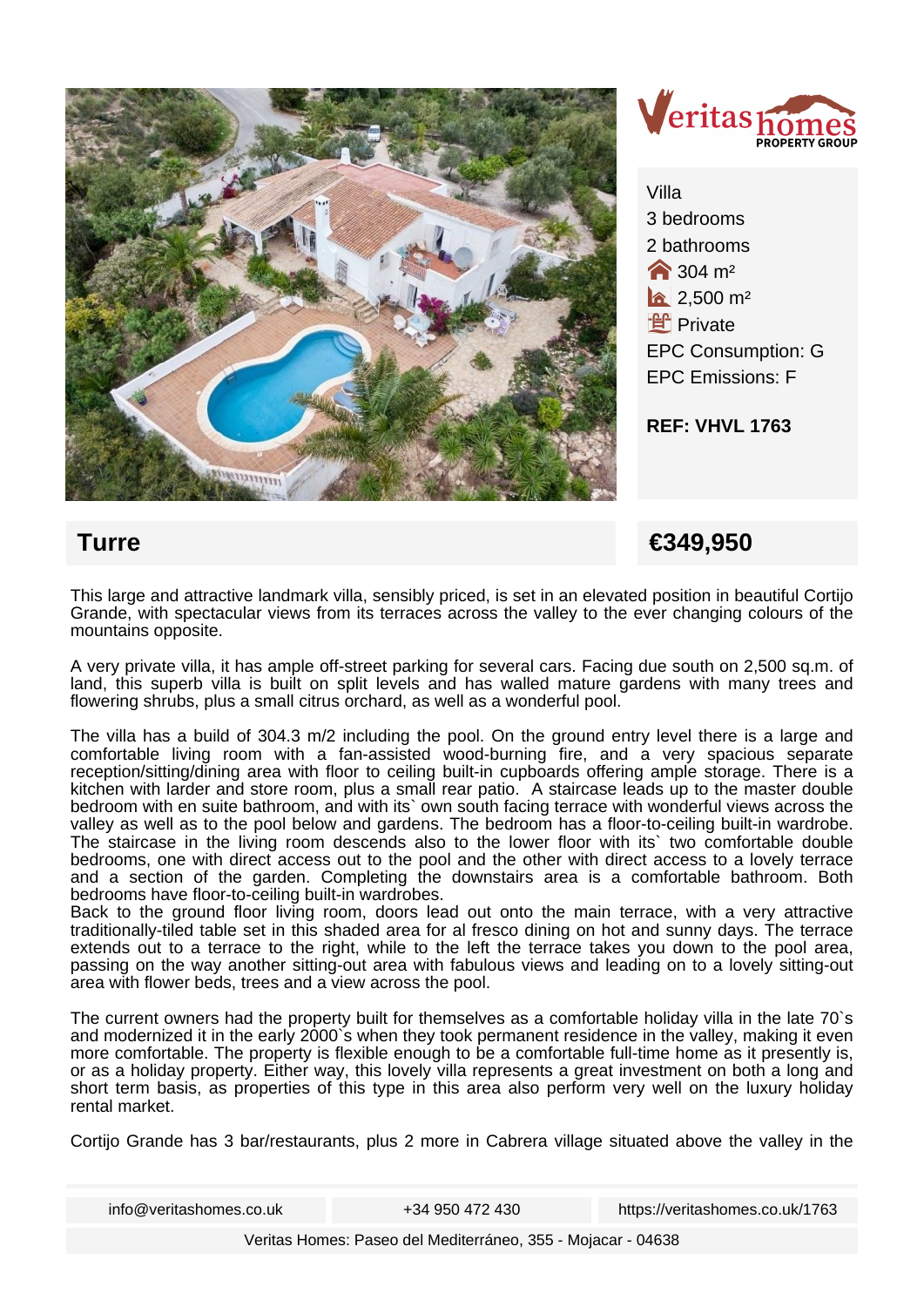Sierra Cabrera. The villa is located about a 10 minute drive to the local village of Turre with its´ many shops, bars and restaurants. A further 5 minutes takes you to the very attractive and lively town of Mojácar on the coast.

**Approximate purchasing costs** Net price - €349,950 Purchase tax - €27,996 Land registry - approx. - €875 Notary fees - approx. - €1,050 Conveyancing - approx. - €1,500

**Standard forms of payment** Reservation deposit - €3,000 Remainder of deposit to 10% - €31,995 Final Payment on completion - €314,955

## **Approximate running costs**

Yearly council rates (IBI) - €575.00 Quarterly rubbish collection - €37.07 Monthly community fees - €47.00

Please note that with the market liberalization the costs for utilities such as water, electricity, telephone, broadband, etc. will vary from supplier and these are normally based on usage. With regards to building and contents insurance, the cost of the policy will depend on several factors including the amount of cover needed. For those using the property as a second home or investment there is also an annual tax payable to the Spanish tax authorities and which is based on the fiscal value of the property.

For more information about the property including all the legal documentation as set out in the regional decree 218/05 of 11th October please visit our office or contact us by phone or e-mail. Property viewings are strictly by prior appointment only.

info@veritashomes.co.uk +34 950 472 430 https://veritashomes.co.uk/1763

Veritas Homes: Paseo del Mediterráneo, 355 - Mojacar - 04638